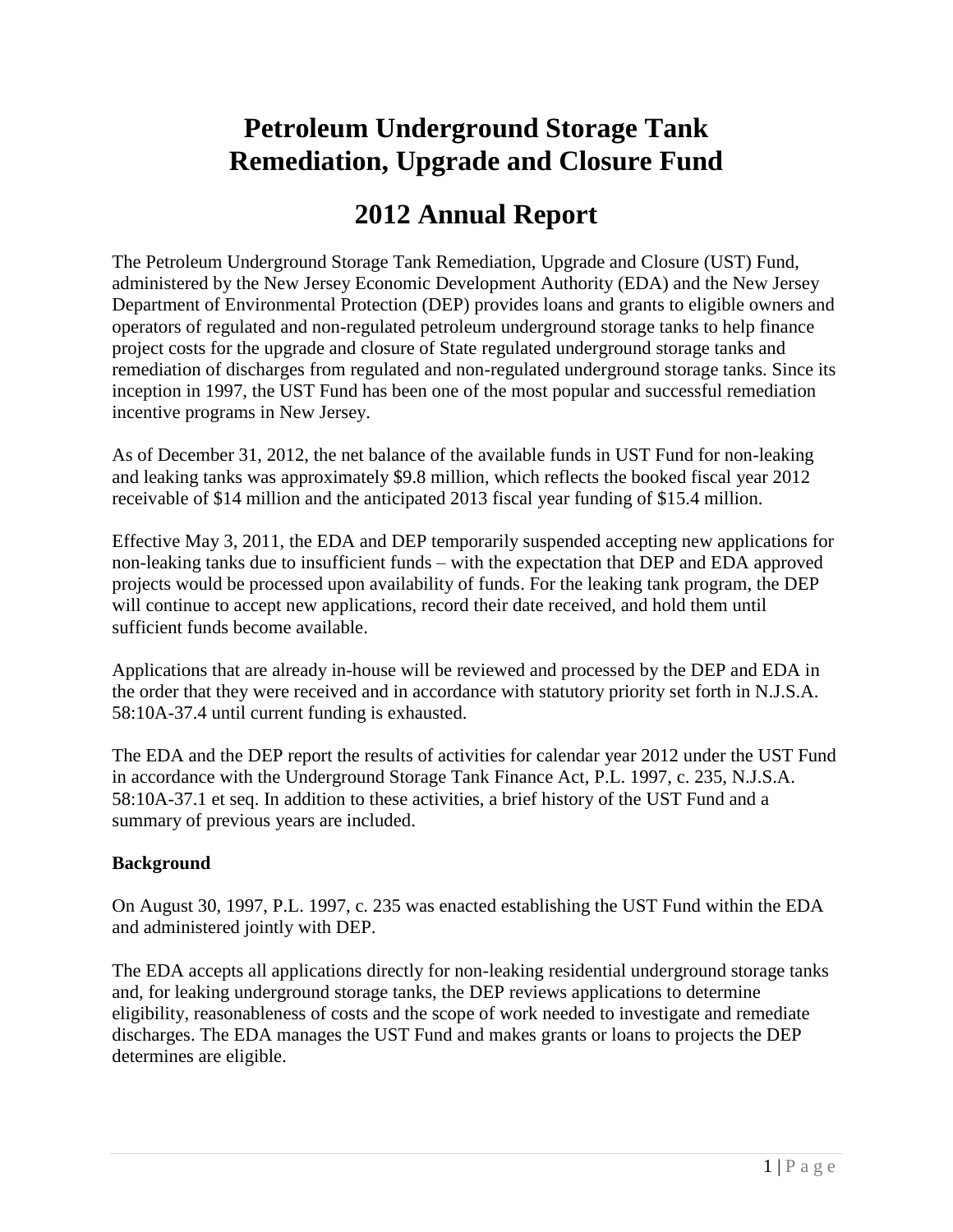Initially, the UST Fund, along with the Hazardous Discharge Site Remediation Fund (HDSRF), received annual appropriations through the State's budget from the State Constitutional dedication of 4 percent of the Corporation Business Tax (CBT).

Beginning in 2006, a series of statutory revisions to the UST Act greatly expanded the use of the UST Fund, opening it up to more categories of applicants, raising certain maximum grant and loan amounts and increasing the financial eligibility thresholds required to qualify for grants. In 2007, a public ballot question was approved that redirected the annual CBT dedication from the UST Fund to other DEP programs, with the caveat that once the UST Fund balance went below \$20 million, the annual CBT dedication would be reinstated.

# **Overall UST Fund Activity**

Since the program's inception in 1997, \$200.1 million has been appropriated to the UST Fund. In addition, the UST Fund received \$2.8 million in funding transferred from the Bureau of Underground Storage Tanks (BUST) as well as a total of approximately 72.8 million from grant and loan repayments, interest income and fees, bringing the total amount of funding provided to the UST Fund to approximately \$276 million.

Total disbursements from the UST Fund since the program's inception are approximately \$23 million in loans, just over \$165 million in grants, incurred administrative costs of \$21 million and \$61 million in transfers, in accordance with the UST Act and other statutes, to State agencies and funds, including the Hazardous Discharge Remediation Fund (HDSRF).

As of December 31, 2012 and including the leaking tank recommendations for funding made by DEP, EDA closed a total of 15,459 projects totaling over \$224 million to provide assistance to businesses, private individuals and municipal and county governmental entities.

# **2012 UST Fund Activity**

In 2012, EDA closed 47 projects totaling over \$3.8 million, providing assistance to businesses, private individuals and municipal entities for the remediation of underground storage tanks. Additionally, in 2012, EDA approved 154 loans and grants totaling over \$9.2 million. During this time period, the EDA disbursed over \$12.2 million in grants and loans *(Note: Although a project may have closed in a certain year, the disbursement of the funding obligated through the closing may come in a subsequent year; therefore, the funding amounts for closed projects may not be the same as the funding amounts disbursed in any given year).*

In accordance with State Constitutional funding requirements discussed above, the UST Fund will receive a mandated appropriation in 2013 totaling approximately \$14 million, as the balance dropped below \$20 million in 2011. The UST Fund also received the mandated fiscal year 2013 appropriation of \$15.4 million. In addition, during 2012, the UST Fund received a total \$800,000 from loan and grant repayments (commercial project grant repayments due to assisted properties being sold prior to lien expiration), interest income and financing fees. From that income, \$900,000 was expensed in costs associated with administering the UST Fund, resulting in a net decrease of \$100,000 during 2012.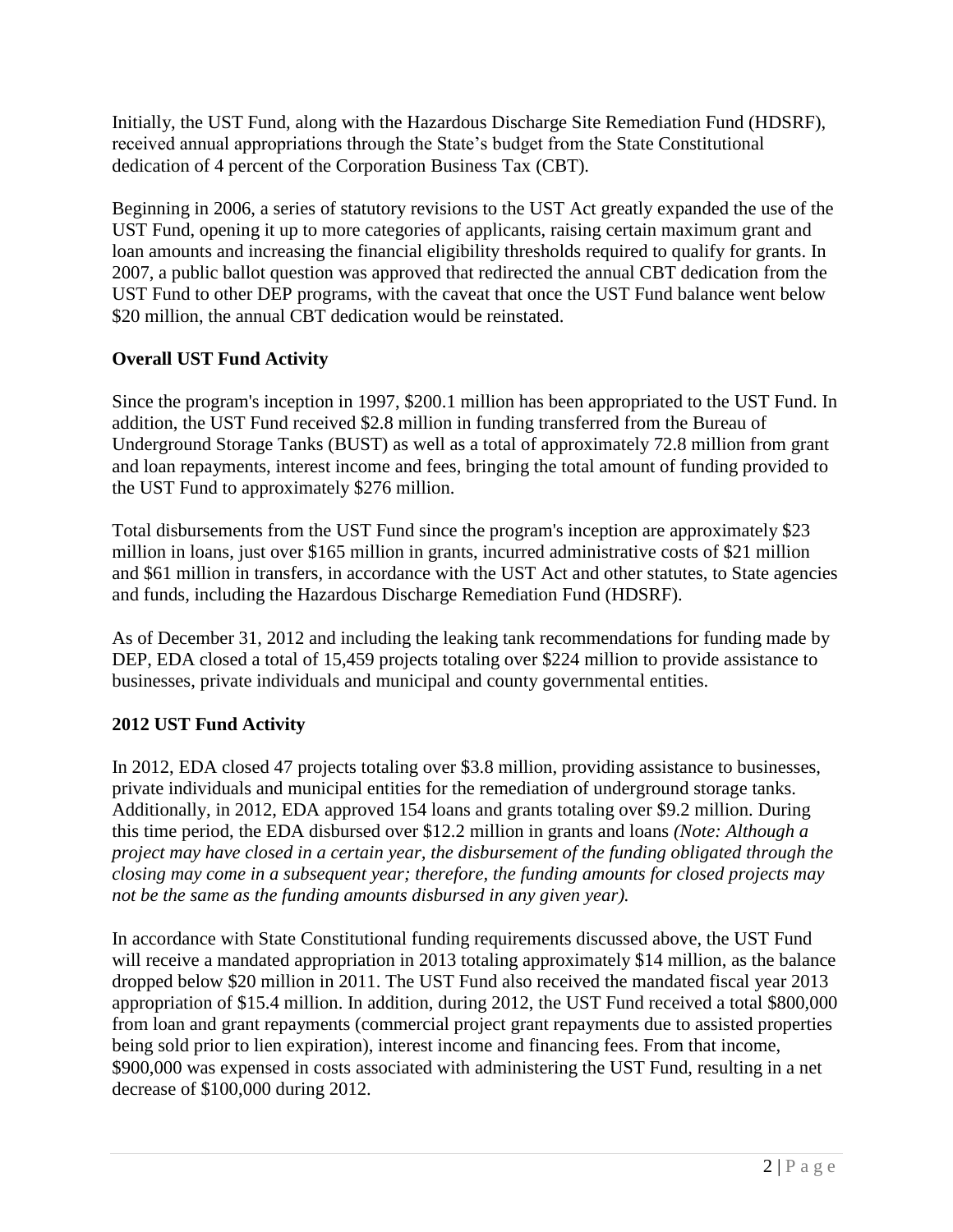Below is a chart that summarizes the categories of outstanding commitments, i.e., projects approved but not closed, as of December 31, 2012.

| <b>Petroleum Underground Storage Tank</b><br><b>Outstanding Commitments as of 12/31/12</b> |                   |             |  |  |  |  |  |  |  |
|--------------------------------------------------------------------------------------------|-------------------|-------------|--|--|--|--|--|--|--|
| <b>Type</b>                                                                                | <b>Projects</b>   | Amount      |  |  |  |  |  |  |  |
| County                                                                                     |                   |             |  |  |  |  |  |  |  |
| <b>Municipality</b>                                                                        | $\mathbf{\Omega}$ |             |  |  |  |  |  |  |  |
| <b>Business</b>                                                                            | 11                | \$2,719,358 |  |  |  |  |  |  |  |
| <b>Residential</b>                                                                         | 121               | \$4,244,667 |  |  |  |  |  |  |  |
| <b>T</b> otal                                                                              | 132               | \$6,964,025 |  |  |  |  |  |  |  |

### **Non-leaking Residential Oil Tanks**

During 2012, the EDA approved 12 non-leaking applications awarded over \$39 thousand, closed 8 totaling over \$24 thousand and disbursed \$27 thousand for 9 projects.

### **Assessment of Current Funding Levels to Meet Statutory Objectives**

As of December 31, 2012, the UST Fund had approximately \$5.6 million, which when combined with undisbursed portions of closed projects and fiscal year 2012 and 2013 receivables of \$14 million and \$15.4 million respectively, totals \$9.8 million.

For the current fiscal year, through August 26, 2013, the EDA has approved over \$1.9 million in financial assistance for 63 projects and, as referenced in the chart above, outstanding commitments total over \$6.9 million for 132 projects. Also in process, there are 1,726 applications totaling \$43.2 million pending DEP approval and 76 applications totaling \$3.8 million pending EDA approval, bringing the total amount of 1,923 projects awaiting funding approval to more than \$47 million.

#### **Recommendations**

The number of pending applications far exceeds the amount of available funding. In 2011, the EDA and DEP announced that no new non-leaking applications would be accepted and new applications for leaking tanks will continue to be accepted and held until sufficient funds become available. At the same time, both agencies initiated efforts focused on recovering funds that had been awarded but remain unexpended to add to fund balances. In addition, the EDA and DEP commenced an extensive review analyzing various statutory revisions to address limited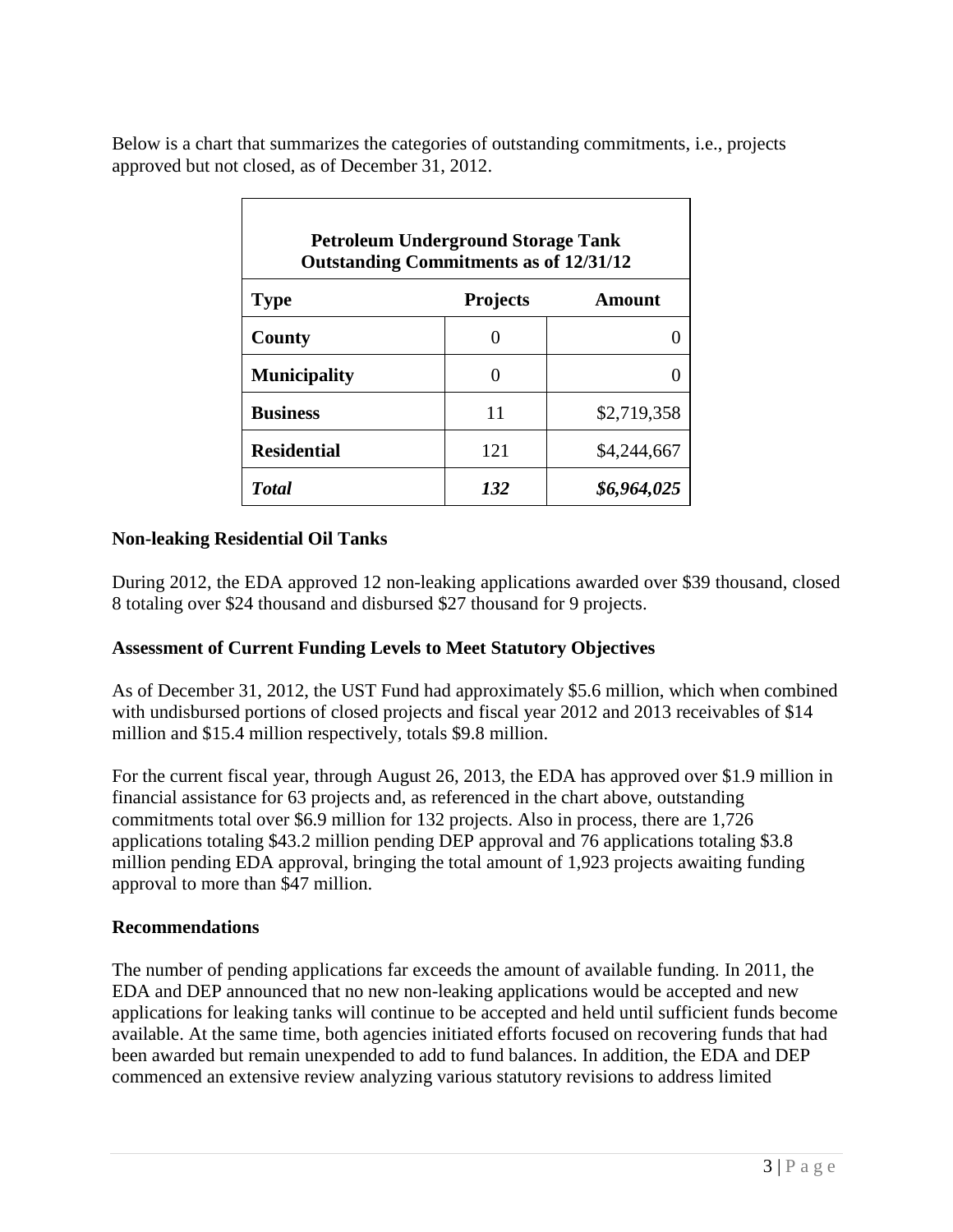financial resources, overwhelming demand in the program and impact of statutory revisions which reallocated funds from the UST Fund to other uses, which at this time remains on-going.

## **Conclusion**

Attached are three appendices, including the UST Fund History (Exhibit A), a chart, which provides a list of projects that closed in 2012, (Exhibit B) and a chart, which provides a listing of outstanding commitments that had not yet closed as of 12/31/2012, (Exhibit C).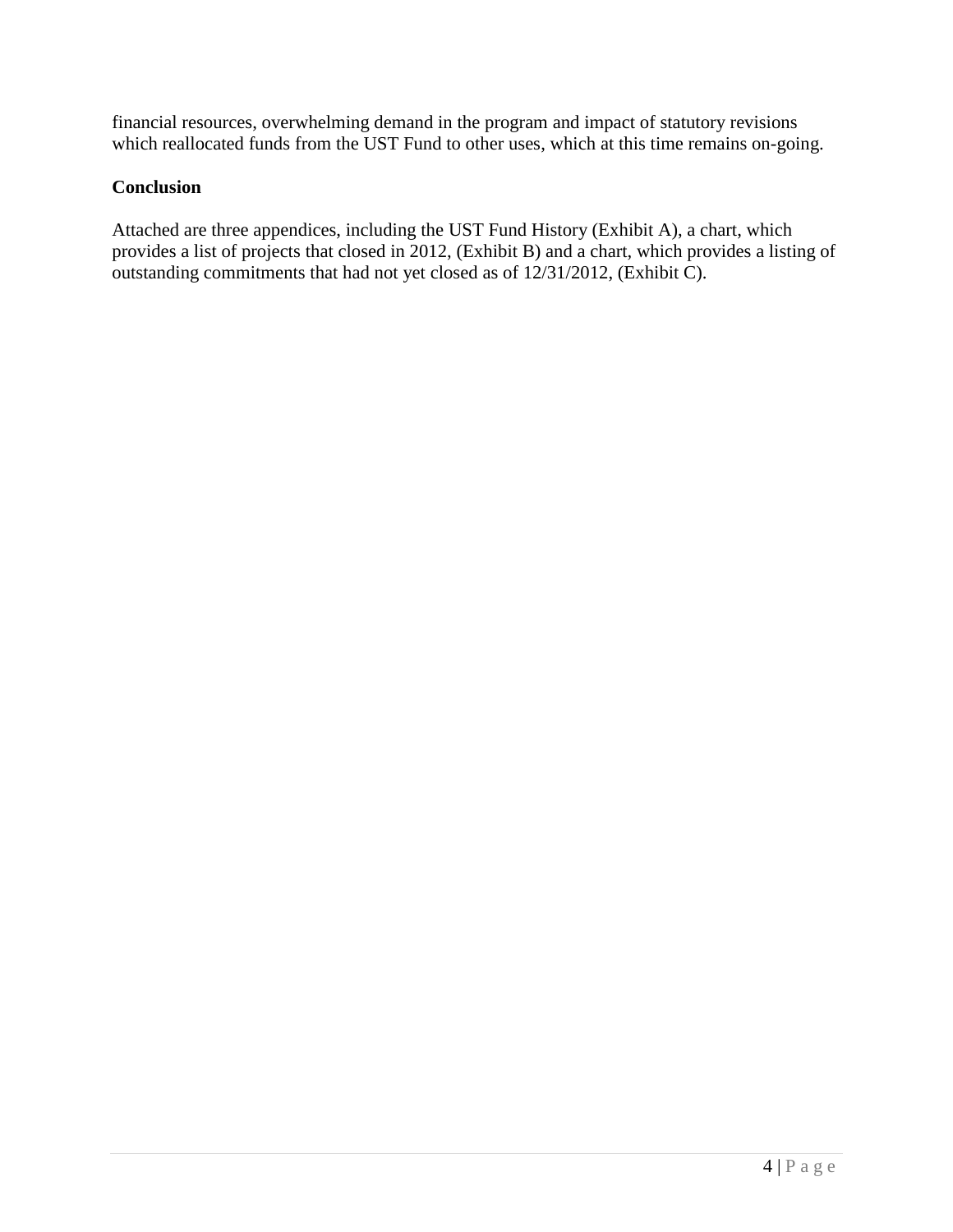# **Exhibit A**

# **UST Fund History**

### **1997 UST Fund Activity Summary**

Following the late summer enactment of P.L. 1997, c.235, the DEP and EDA worked together to develop regulations for administration of the UST Fund which were proposed in December 1997 and adopted in February 1998. During 1997, the UST Fund received a \$9.9 million legislative appropriation, which supplemented the \$2.8 million in existing cash and payments transferred from the BUST program to the EDA. The UST Fund also received \$286,000 in loan/grant repayments and interest income in 1997. There were no loans or grants provided in 1997 from the UST Fund.

#### **1998 UST Fund Activity Summary**

During 1998, the UST Fund received two appropriations totaling \$20.7 million. An additional appropriation of \$19.1 million was made in 1998 for utilization in 1999.

In 1998, EDA closed 45 projects totaling \$3.7 million providing assistance to businesses, private individuals, and municipal and county governmental entities for the remediation of underground storage tanks.

In 1998, EDA approved 54 loans and grants totaling nearly \$10.4 million. During this time period, the EDA disbursed \$907,000 in loans and grants.\*

#### **1999 UST Fund Activity Summary**

During 1999, the UST Fund received an appropriation totaling \$21.44 million, in addition to the \$19.1 million appropriated in the previous year for use in 1999, bringing the total appropriation to \$40.5 million.

In 1999, EDA closed 215 projects totaling \$21.9 million providing assistance to businesses, private individuals, and municipal and county governmental entities for the remediation of underground storage tanks.

In 1999, EDA approved 213 loans and grants totaling nearly \$27.2 million. During this time period, the EDA disbursed \$3.9 million in loans and \$8.2 million in grants for total of \$12.1 million in disbursements.\*

### **2000 UST Fund Activity Summary**

In 2000, EDA closed 212 projects totaling \$20.6 million providing assistance to businesses, private individuals, and municipal and county governmental entities for the remediation of underground storage tanks. This activity includes 33 projects totaling \$10.37 million in outstanding commitments from previous years, as well as new approved projects in 2000.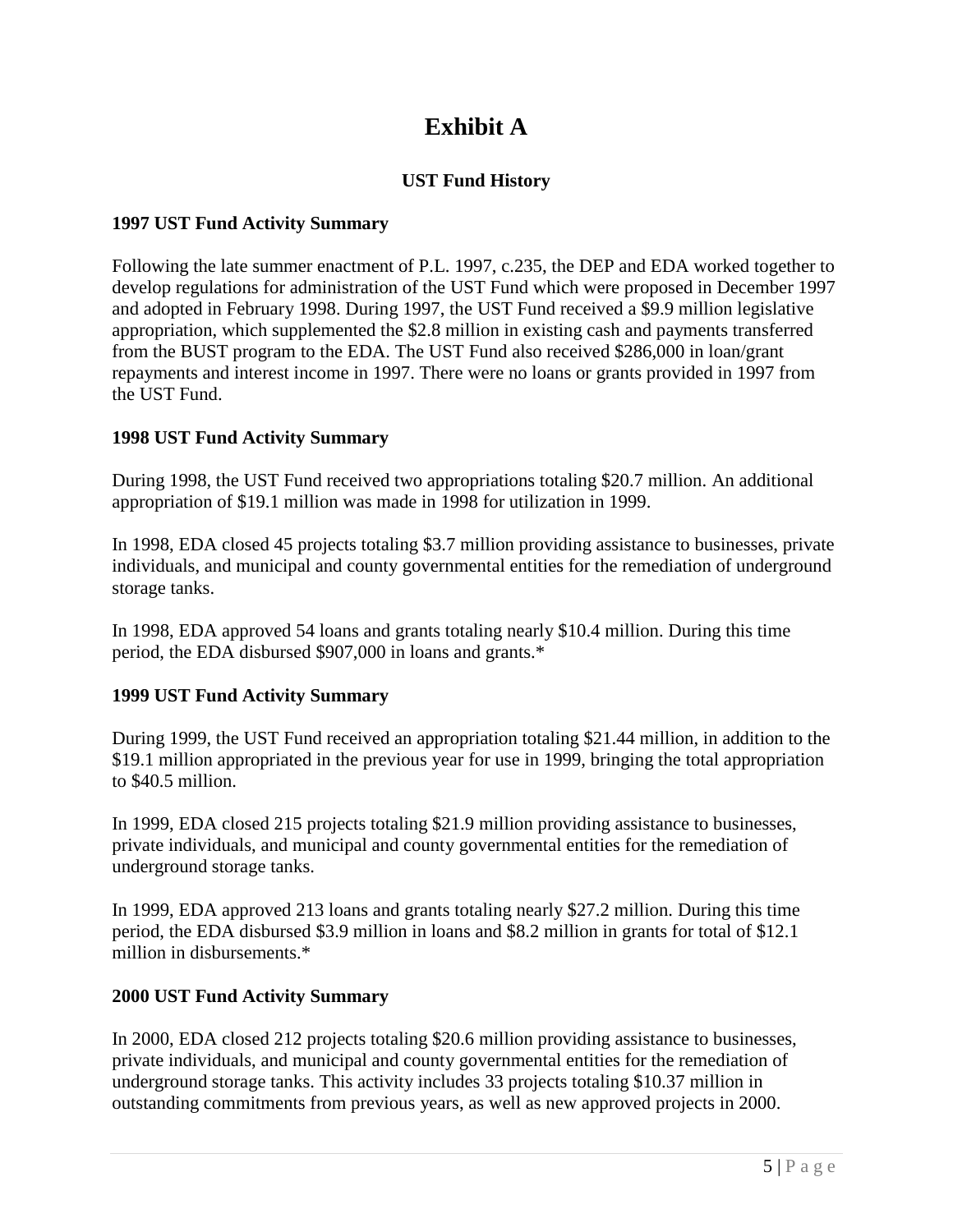In 2000, EDA approved 199 loans and grants totaling \$13.3 million. During this time period, the EDA disbursed \$10.8 million in loans and \$10 million in grants, for a total of \$20.8 million in disbursements.

The UST Fund received an appropriation in 2000 totaling approximately \$21.12 million. Also during this period, the UST Fund received a total of \$5.2 million from loan repayments, interest income and financing fees. In 2000, the EDA incurred \$828,514 in fees and expenses associated with administering the UST Fund.\*

## **2001 UST Fund Activity Summary**

In 2001, EDA closed 185 projects totaling nearly \$13 million providing assistance to businesses, private individuals, and municipal and county governmental entities for the remediation of underground storage tanks. These projects include 29 projects totaling \$5.34 million in outstanding commitments from previous years as well as new approved projects in 2001.

In 2001, EDA approved 177 loans and grants totaling \$9.8 million. During this time, the EDA disbursed nearly \$4.9 million in loans and \$7.95 in grants, for a total of \$12.85 million in disbursements. The UST Fund received an appropriation in 2001 totaling approximately \$20.76 million. Also during this period, the UST Fund received a total of \$5.4 million from loan repayments, interest income and financing fees. In 2001, the EDA incurred \$899,138 in fees and expenses associated with administering the UST Fund.\*

### **2002 UST Fund Activity Summary**

In 2002, EDA closed 18 projects totaling over \$1.2 million providing assistance to businesses, private individuals, and municipal and county governmental entities for the remediation of underground storage tanks. This activity includes 10 projects totaling nearly \$600,000 in outstanding commitments from previous years, as well as new approved projects in 2002.

In 2002, EDA approved 173 loans and grants totaling over \$7.6 million. During this time period, the EDA disbursed over \$2.1 million in loans and \$4.9 million in grants, for a total of \$7 million in disbursements.

The UST Fund received an appropriation in 2002 for utilization for FY2003 totaling approximately \$18.6 million. Also during this period, the UST Fund received a total of just over \$5.4 million from loan and grant repayments, interest income and financing fees. In 2002, the EDA incurred \$631,309 in fees and expenses associated with administering the UST Fund.\*

### **2003 UST Fund Activity**

In 2003, EDA closed 229 projects totaling nearly \$9 million, providing assistance to businesses, private individuals, and municipal and county governmental entities for the remediation of underground storage tanks. This activity includes 10 projects totaling nearly \$600,000 in outstanding commitments from previous years, as well as new approved projects in 2003.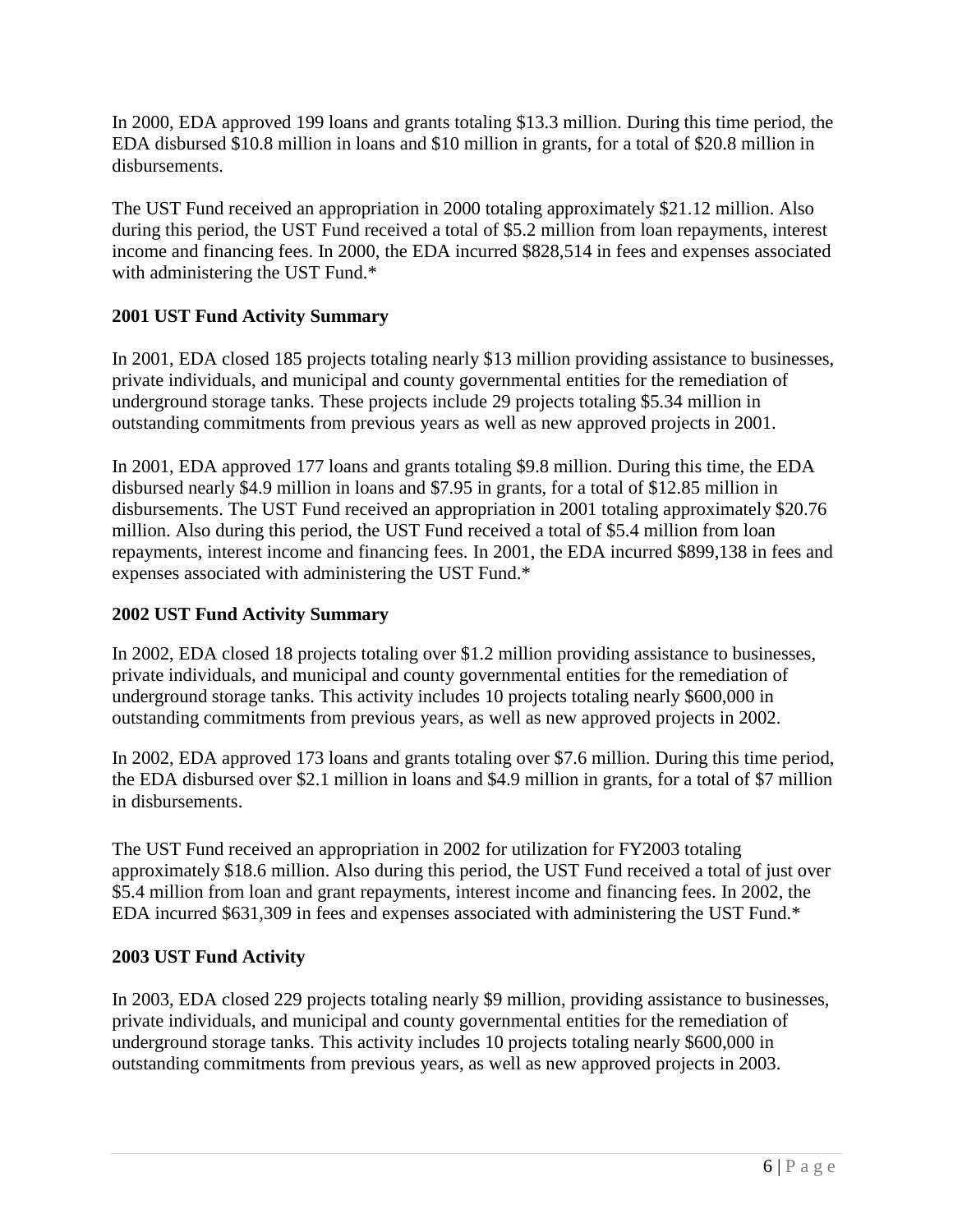In 2003, EDA approved 110 loans and grants totaling nearly \$4 million. During this time period, the EDA disbursed over \$192,555 in loans and nearly \$4 million in grants, for a total of nearly \$4.2 million in disbursements.\*

## **2004 UST Fund Activity Summary**

In 2004, EDA closed 110 projects totaling over \$3.5 million, providing assistance to businesses, private individuals, and municipal and county governmental entities for the remediation of underground storage tanks. This activity includes 2 projects totaling over \$200,000 in outstanding commitments from previous years, as well as new approved projects in 2004.

In 2004, EDA approved 100 loans and grants totaling nearly \$3.4 million. During this time period, the EDA disbursed nearly \$200,000 in loans and nearly \$4 million in grants, for a total of nearly \$4.2 million in disbursements.\*

The UST Fund received an appropriation in 2004 for utilization for FY2004 totaling approximately \$37.77 million. Also during this period, the UST Fund received a total of just over \$5.8 million from loan and grant repayments, interest income and financing fees. In 2004, the EDA incurred \$630,841.01 in fees and expenses associated with administering the UST Fund.

### **2005 UST Fund Activity Summary**

In 2005, EDA closed 132 projects totaling over \$7 million, providing assistance to businesses, private individuals, and municipal and county governmental entities for the remediation of underground storage tanks. Additional activity includes 2 projects totaling over \$300,000 in outstanding commitments from previous years, as well as new approved projects in 2005.

In 2005, EDA approved 136 loans and grants totaling over \$7.1 million. During this time period, the EDA disbursed over \$46,000 in loans and nearly \$5.2 million in grants, for a total of \$5.25 million in disbursements.\*

The UST Fund received an appropriation in 2005 for utilization for FY2005 totaling approximately \$21.32 million. Also during this period, the UST Fund received a total of just under \$5.8 million from loan and grant repayments, interest income and financing fees. In 2005, the EDA incurred \$2,119,320 in fees and expenses associated with administering the UST Fund.

### **2006 UST Fund Activity Summary**

In 2006, EDA closed 227 projects totaling over \$5.2 million, providing assistance to businesses, private individuals and municipal entities for the remediation of underground storage tanks. Additional activity includes 12 projects totaling over \$345,000 in outstanding commitments from previous years, as well as new approved projects in 2006.

In 2006, EDA approved 222 loans and grants totaling over \$5 million. During this time period, the EDA disbursed nearly \$5.5 million in grants, for a total of over \$5.56 million in disbursements.\*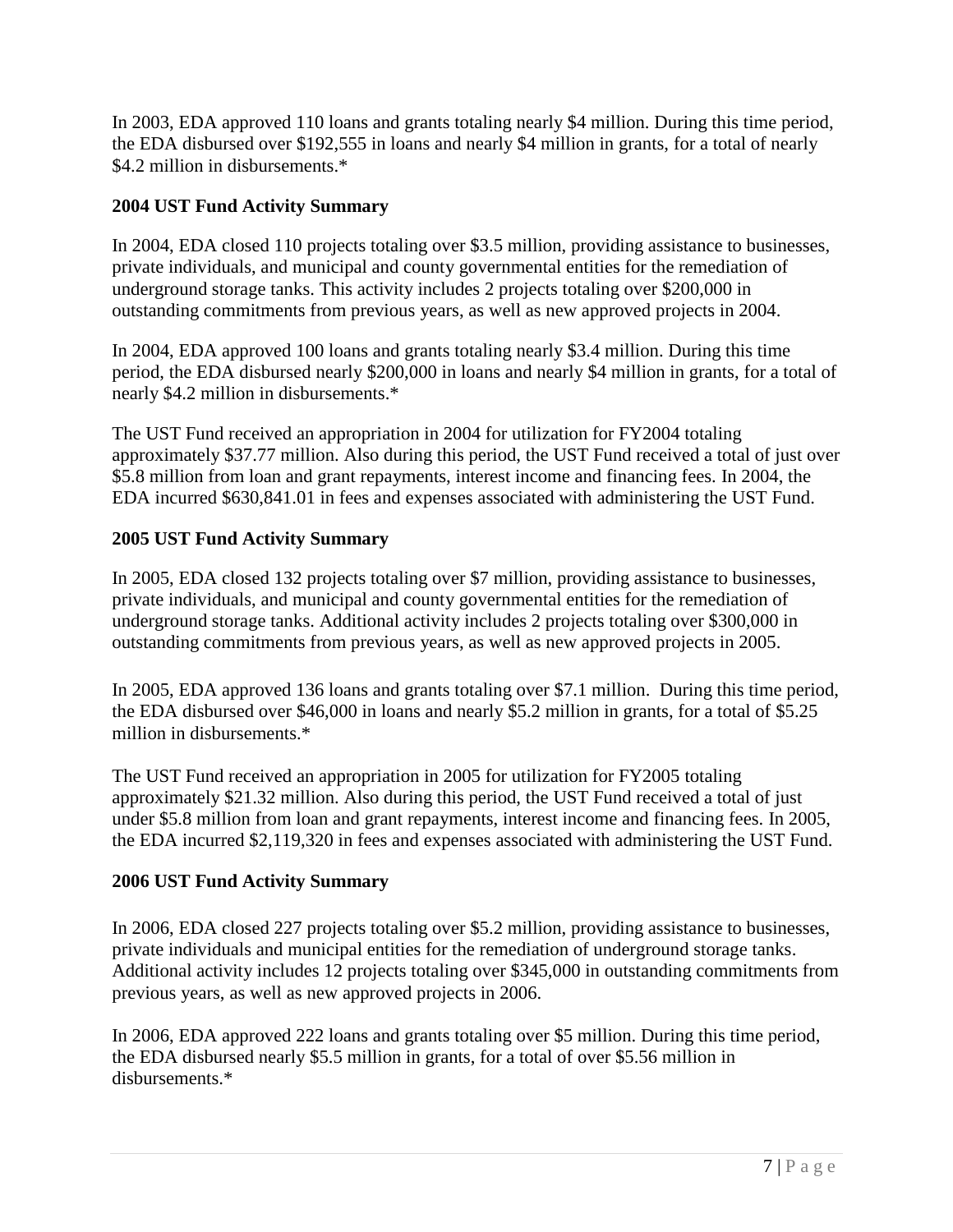The UST Fund received an appropriation in 2006 totaling approximately \$1.86 million. This amount is the net after a legislatively mandated re-appropriation of \$10.5 million to DEP for Diesel Risk and administration. Additionally, during this period, the UST Fund received a total of just under \$7.04 million from loan and grant repayments, interest income and financing fees. In 2006, the EDA incurred \$3,838,980 in fees and expenses associated with administering the UST Fund.

### **2007 UST Fund Activity Summary**

In 2007, EDA closed 1,447 projects totaling over \$10.2 million, providing assistance to businesses, private individuals and municipal entities for the remediation of underground storage tanks. Additional activity includes 4 projects totaling nearly \$840,000 in outstanding commitments from previous years, as well as new approved projects in 2007.

In 2007, EDA approved 1,500 loans and grants totaling nearly \$10.7 million. During this time period, the EDA disbursed nearly \$8.5 million in grants, for a total of nearly \$8.6 million in disbursements.\*

The UST Fund received an appropriation in 2007 totaling approximately \$7.5 million. This amount is the net after a legislatively mandated re-appropriation of \$10.5 million to DEP for Recreational Land Development and Conservation. Additionally, during this period, the UST Fund received a total of over \$7.5 million from loan and grant repayments, interest income and financing fees. In 2007, the EDA incurred \$2,460,229 in costs associated with administering the UST Fund.

### **2008 UST Fund Activity Summary**

In 2008, EDA closed 3,081 projects totaling over \$23 million, providing assistance to businesses, private individuals and municipal entities for the remediation of underground storage tanks.

In 2008, EDA approved 3,112 loans and grants totaling nearly \$24 million. During this time period, the EDA disbursed nearly \$20 million in grants and loans.\*

The UST Fund did not receive an appropriation in 2008. A legislatively mandated reappropriation of \$1 million to DEP for administrative costs was made from the UST Fund in August 2008. During this period, the UST Fund received a total of over \$6.6 million from loan and grant repayments, interest income and financing fees. In 2008, the EDA incurred \$2,814,093 in costs associated with administering the UST Fund.

### **2009 UST Fund Activity Summary**

In 2009, EDA closed 3,553 projects totaling nearly \$26.8 million, providing assistance to businesses, private individuals and municipal entities for the remediation of underground storage tanks.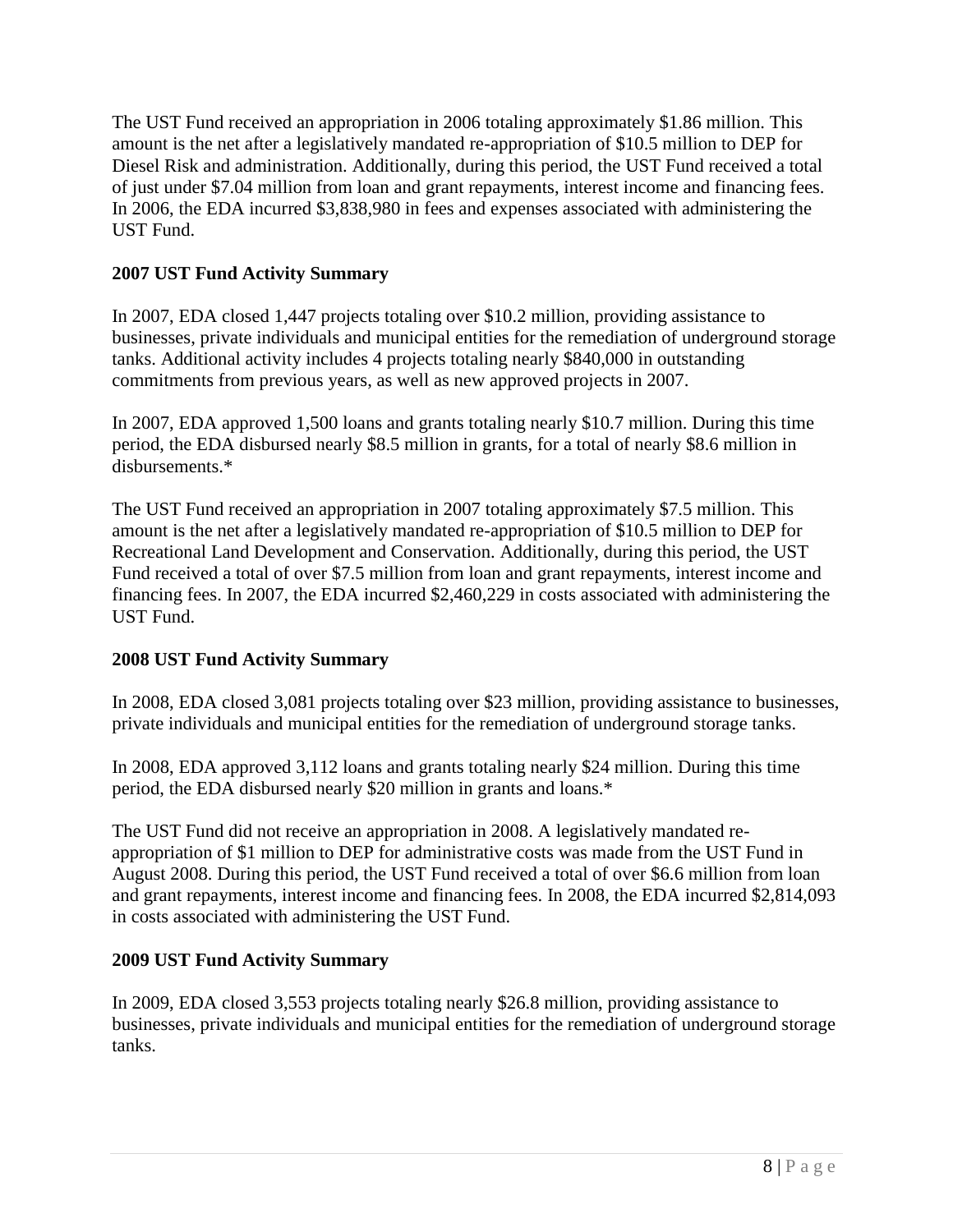In 2009, EDA approved 3,533 loans and grants totaling nearly \$27 million. During this time period, the EDA disbursed nearly \$23 million in grants and loans.\*

The UST Fund did not receive an appropriation in 2009. A legislatively mandated reappropriation of \$1 million to DEP for administrative costs was made from the UST Fund in July 2009. During this period, the UST Fund received a total of over \$5.7 million from loan and grant repayments, interest income and financing fees. In 2009, the EDA incurred over \$2.7 million in costs associated with administering the UST Fund.

# **2010 UST Fund Activity Summary**

In 2010, EDA closed 3,165 projects totaling over \$31 million, providing assistance to businesses, private individuals and municipal entities for the remediation of underground storage tanks.

In 2010, EDA approved 3,264 loans and grants totaling over \$35 million. During this time period, the EDA disbursed over \$26 million in grants and loans.\*

The UST Fund did not receive an appropriation in 2010 as the UST Fund balance exceeded \$20 million, so no appropriation was required in accordance with the State Constitution. A legislatively mandated re-appropriation of \$1 million to DEP for administrative costs was made from the UST Fund in August 2010. During this period, the UST Fund received a total of nearly \$4.8 million from loan and grant repayments (commercial project grant repayments due to assisted properties being sold prior to lien expiration), interest income and financing fees. From that income, \$1.7 million was expensed in costs associated with administering the UST Fund, resulting in a net increase of \$3.1 million during 2010.

# **2011 UST Fund Activity Summary**

In 2011, EDA closed 2,574 projects totaling over \$35.7 million, providing assistance to businesses, private individuals and municipal entities for the remediation of underground storage tanks. Additionally, in 2011, EDA approved 2,472 loans and grants totaling over \$32.3 million. During this time period, the EDA disbursed over \$27.9 million in grants and loans

# **2012 UST Fund Activity Summary**

In 2012, EDA closed 47 projects totaling over \$3.8 million, providing assistance to businesses, private individuals and municipal entities for the remediation of underground storage tanks.

Additionally, in 2012, EDA approved 154 loans and grants totaling over \$9.2 million. During this time period, the EDA disbursed over \$12.2 million in grants and loans.\*

During this period, the UST Fund received a total of nearly \$4.8 million from loan and grant repayments (commercial project grant repayments due to assisted properties being sold prior to lien expiration), interest income and financing fees. From that income, \$1.7 million was expensed in costs associated with administering the UST Fund, resulting in a net increase of \$3.1 million during 2012.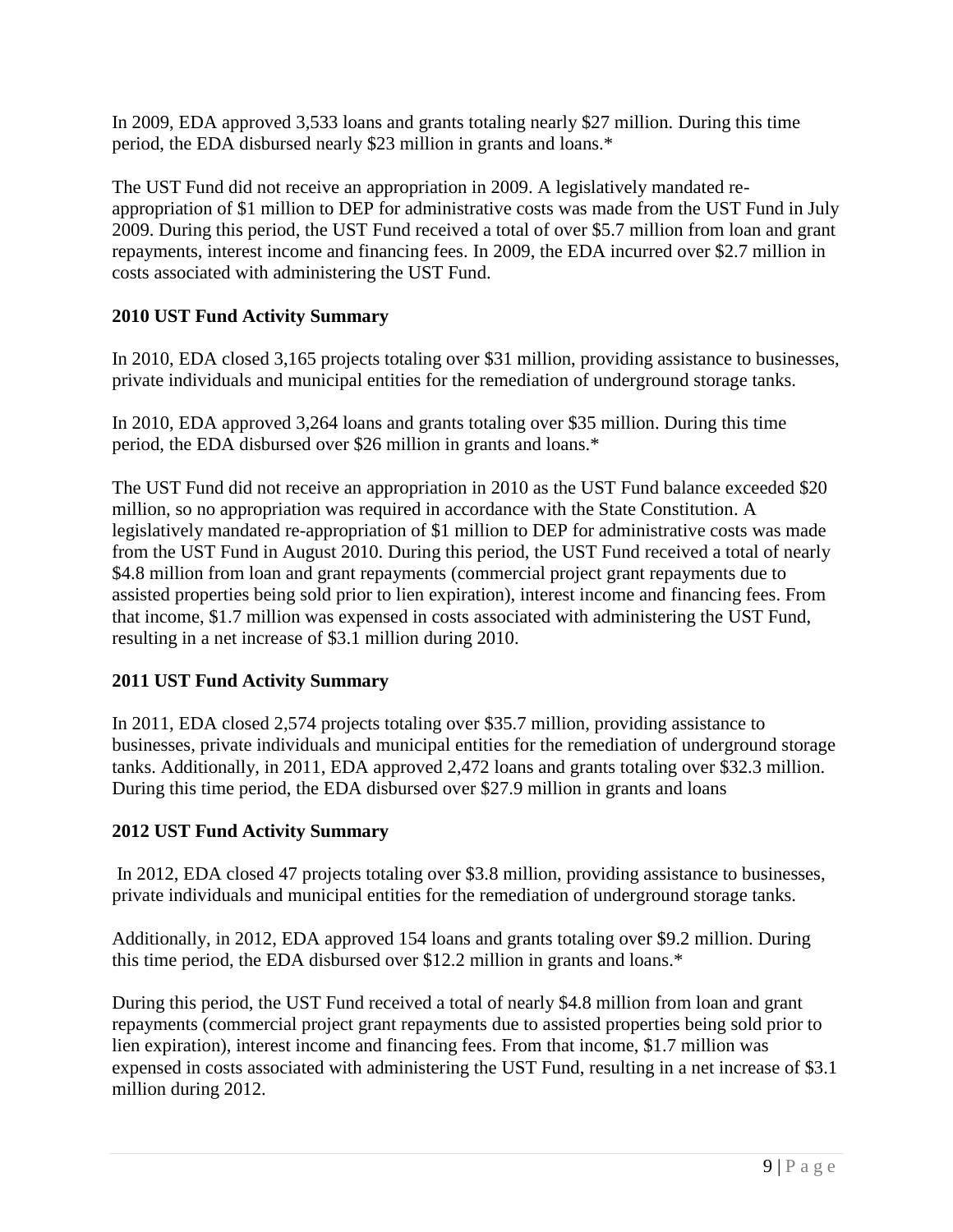*\*Although a project may have closed in a certain year, the disbursement of the funding obligated through the closing may come in a subsequent year. Therefore the funding amounts for closed projects may not be the same as the funding amounts disbursed in any given year.*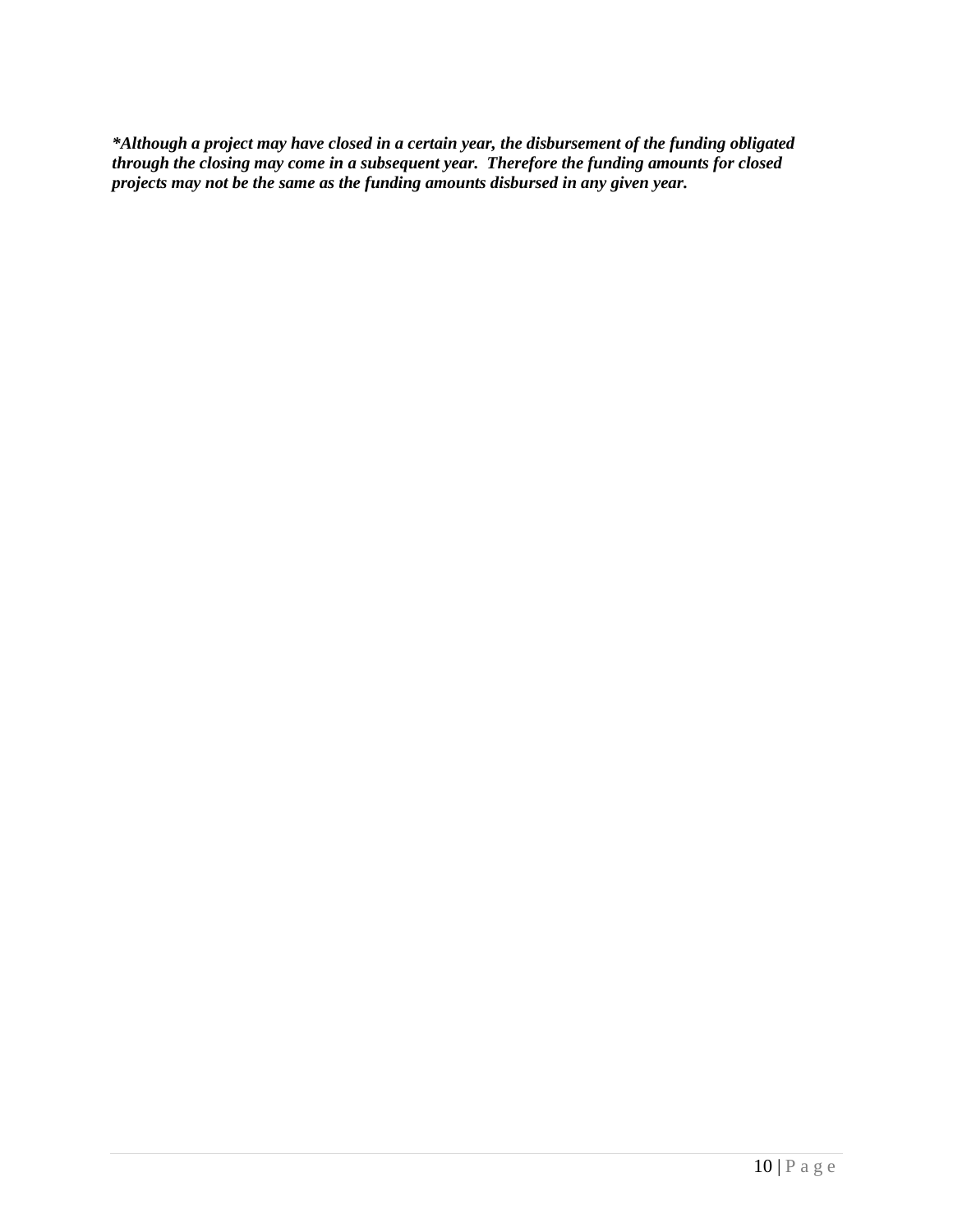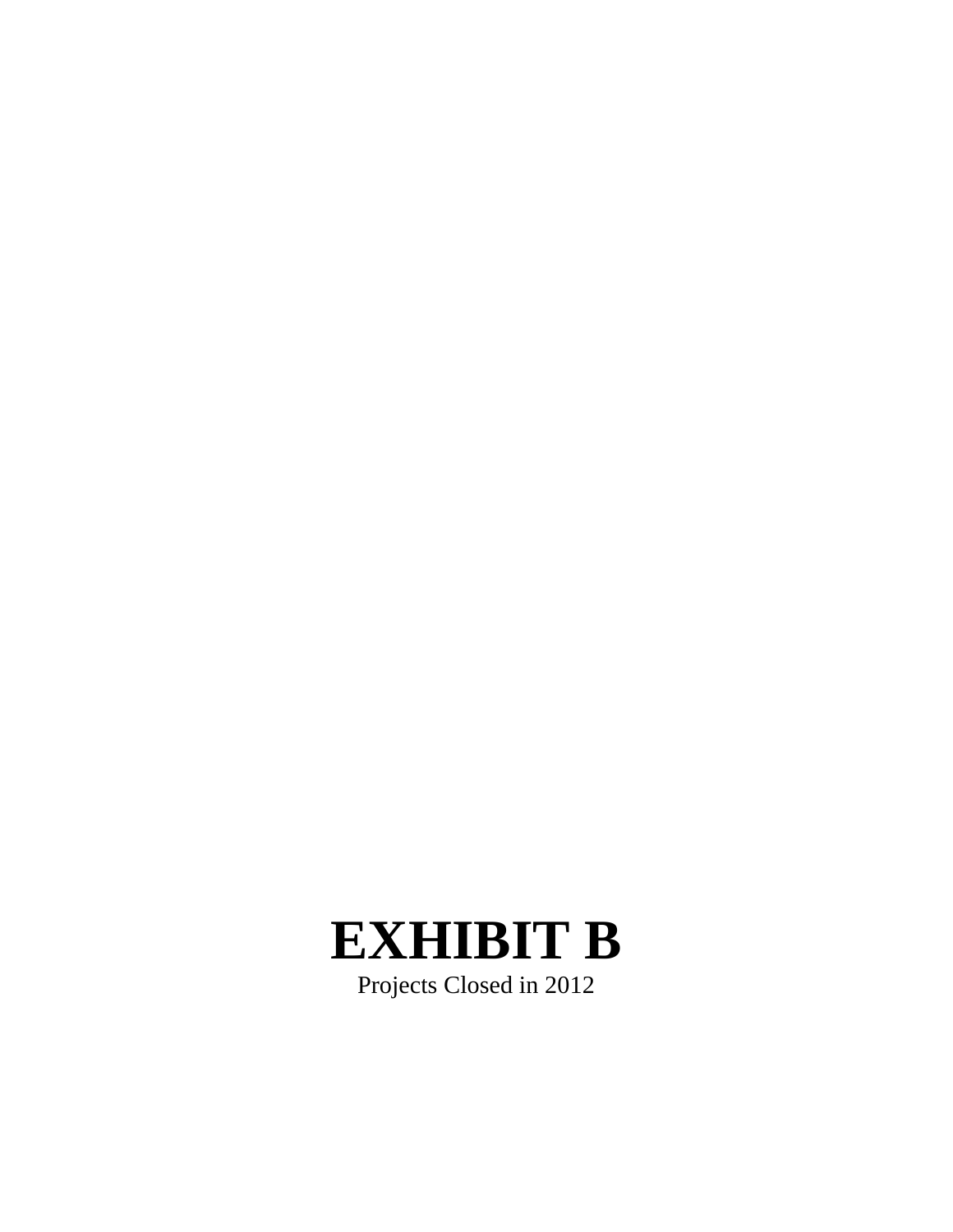|        | SPECIFIED PROGRAMS, All UST Projects Included     |                            |                            |                               |                             |                        |                                         |                                    |                                      |                             |
|--------|---------------------------------------------------|----------------------------|----------------------------|-------------------------------|-----------------------------|------------------------|-----------------------------------------|------------------------------------|--------------------------------------|-----------------------------|
| PROJ#  | <b>APPLICANT NAME</b>                             | <b>MUNICIPALITY</b>        | <b>PROJ</b><br><b>TYPE</b> | <b>EST NEW</b><br><b>JOBS</b> | <b>CONST</b><br><b>JOBS</b> | PROGRAM<br><b>TYPE</b> | <b>AUTHORITY</b><br><b>FIN'G AMOUNT</b> | <b>GUARANTEE</b><br><b>ON BOND</b> | <b>TOTAL PROJECT</b><br><b>COSTS</b> | <b>MAINT</b><br><b>JOBS</b> |
|        | <b>COUNTY: Atlantic</b>                           |                            |                            |                               |                             |                        |                                         |                                    |                                      |                             |
| P34779 | Dino's Deli & Subs Inc.                           | Egg Harbor City            | UT                         |                               |                             | <b>UST</b>             | 504,235                                 |                                    | 555,159                              |                             |
|        | <b>TOTALS FOR Atlantic COUNTY: 1 PROJECT(s)</b>   |                            |                            | $\bf{0}$                      | $\mathbf 0$                 |                        | 504,235                                 |                                    | 555,159                              |                             |
|        | <b>COUNTY: Bergen</b>                             |                            |                            |                               |                             |                        |                                         |                                    |                                      |                             |
| P37280 | Acropolis Service Center                          | Leonia Borough             | UT                         |                               |                             | <b>UST</b>             | 203,835                                 |                                    | 224,719                              |                             |
| P36826 | Estate of Katherine Demarco                       | Saddle Brook Township      | UT                         |                               |                             | <b>UST</b>             | 47,246                                  |                                    | 52,221                               |                             |
| P33511 | Estate of Katherine Kaslaitis                     | North Arlington Borough    | UT                         |                               |                             | <b>UST</b>             | 6,874                                   |                                    | 7,811                                |                             |
| P35861 | Greg Jarem                                        | Moonachie Borough          | UT                         |                               |                             | <b>UST</b>             | 102,399                                 |                                    | 113,139                              |                             |
| P36575 | Jean Viglone                                      | Park Ridge Borough         | UT                         |                               |                             | <b>UST</b>             | 12,080                                  |                                    | 13,538                               |                             |
| P37375 | My Way Pizza                                      | Dumont Borough             | $_{\rm UT}$                |                               |                             | <b>UST</b>             | 780,000                                 |                                    | 858,500                              |                             |
|        | <b>TOTALS FOR Bergen COUNTY: 6 PROJECT(s)</b>     |                            |                            | $\mathbf{0}$                  | $\bf{0}$                    |                        | 1,152,434                               |                                    | 1,269,928                            |                             |
|        | <b>COUNTY: Burlington</b>                         |                            |                            |                               |                             |                        |                                         |                                    |                                      |                             |
| P37283 | Edward S. Day and Kathleen V. Day                 | Shamong Township           | UT                         |                               |                             | <b>UST</b>             | 1,281                                   |                                    | 1,531                                |                             |
| P36869 | Warren R. Sims, Jr and Elizabeth A. Sims          | <b>Westampton Township</b> | UT                         |                               |                             | <b>UST</b>             | 36,881                                  |                                    | 40,819                               |                             |
|        | <b>TOTALS FOR Burlington COUNTY: 2 PROJECT(s)</b> |                            |                            | $\mathbf{0}$                  | $\mathbf{0}$                |                        | 38,162                                  |                                    | 42,350                               |                             |
|        | <b>COUNTY: Camden</b>                             |                            |                            |                               |                             |                        |                                         |                                    |                                      |                             |
| P35914 | Guenther K. Fritsch                               | Gloucester City            | UT                         |                               |                             | <b>UST</b>             | 4,100                                   |                                    | 4,350                                |                             |
| P36523 | Richard Niemi                                     | Cherry Hill Township       | UT                         |                               |                             | <b>UST</b>             | 3,763                                   |                                    | 4,389                                |                             |
|        | <b>TOTALS FOR Camden COUNTY: 2 PROJECT(s)</b>     |                            |                            | $\bf{0}$                      | $\bf{0}$                    |                        | 7,863                                   |                                    | 8,739                                |                             |
|        | <b>COUNTY: Essex</b>                              |                            |                            |                               |                             |                        |                                         |                                    |                                      |                             |
| P36434 | Davia Patterson                                   | East Orange City           | UT                         |                               |                             | <b>UST</b>             | 90,076                                  |                                    | 99,334                               |                             |
| P36942 | Roger Hinton                                      | Orange City                | $_{\rm UT}$                |                               |                             | <b>UST</b>             | 101,641                                 |                                    | 112,055                              |                             |
|        | <b>TOTALS FOR Essex COUNTY: 2 PROJECT(s)</b>      |                            |                            | $\bf{0}$                      | $\bf{0}$                    |                        | 191,717                                 |                                    | 211,389                              |                             |

**COUNTY: Gloucester**

Page: 1 Printed: 09/13/2013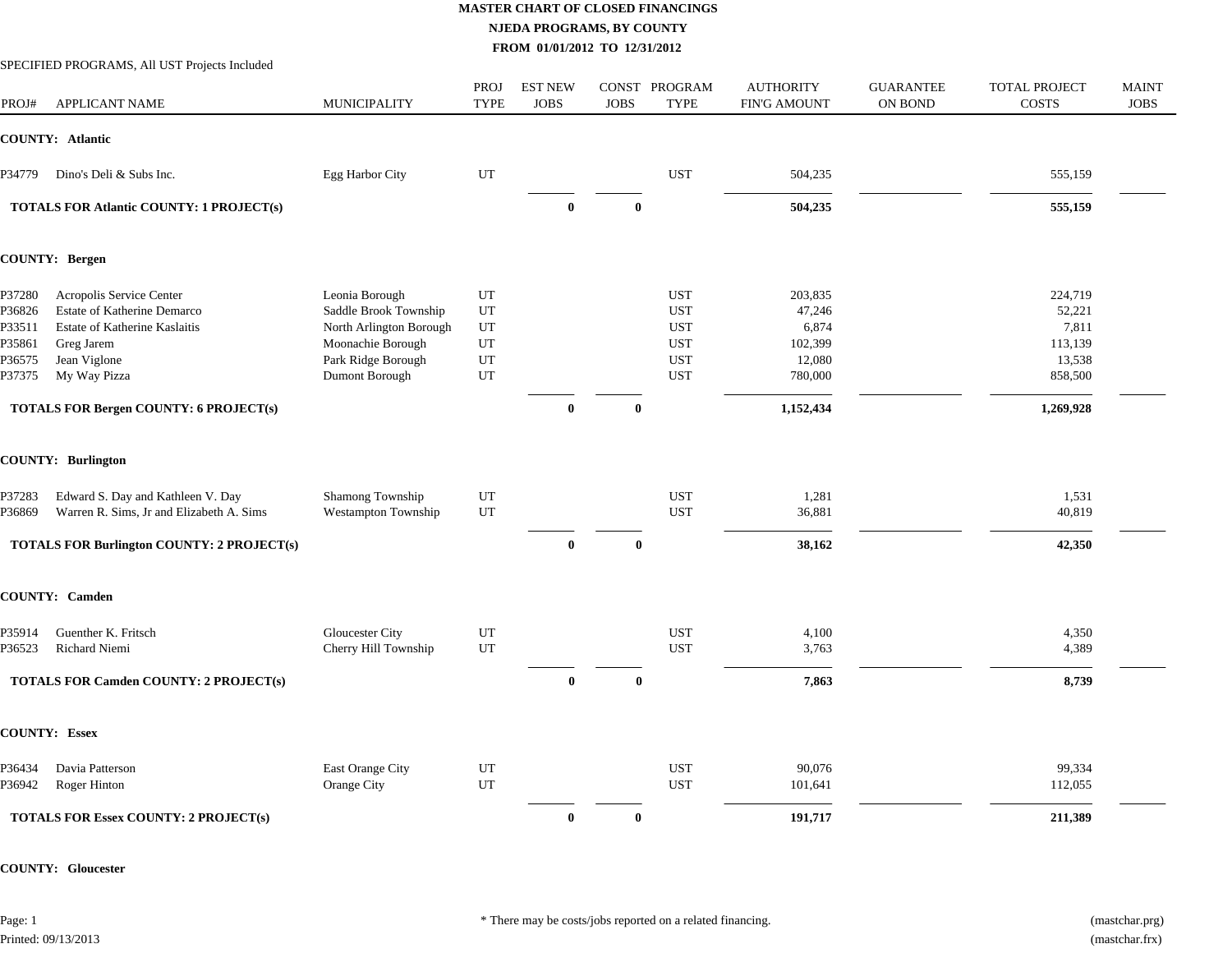SPECIFIED PROGRAMS, All UST Projects Included

| PROJ#                                                                        | APPLICANT NAME                                                                                                                                                                                                                                                                                                                 | MUNICIPALITY                                                                                                                                                   | PROJ<br><b>TYPE</b>                                                             | <b>EST NEW</b><br><b>JOBS</b> | <b>JOBS</b> | CONST PROGRAM<br><b>TYPE</b>                                                                                 | <b>AUTHORITY</b><br><b>FIN'G AMOUNT</b>                                                 | <b>GUARANTEE</b><br>ON BOND | TOTAL PROJECT<br>COSTS                                                                   | <b>MAINT</b><br><b>JOBS</b> |
|------------------------------------------------------------------------------|--------------------------------------------------------------------------------------------------------------------------------------------------------------------------------------------------------------------------------------------------------------------------------------------------------------------------------|----------------------------------------------------------------------------------------------------------------------------------------------------------------|---------------------------------------------------------------------------------|-------------------------------|-------------|--------------------------------------------------------------------------------------------------------------|-----------------------------------------------------------------------------------------|-----------------------------|------------------------------------------------------------------------------------------|-----------------------------|
| P36980                                                                       | Audrey McSwiggan                                                                                                                                                                                                                                                                                                               | Swedesboro Borough                                                                                                                                             | UT                                                                              |                               |             | <b>UST</b>                                                                                                   | 13,489                                                                                  |                             | 15,088                                                                                   |                             |
|                                                                              | <b>TOTALS FOR Gloucester COUNTY: 1 PROJECT(s)</b>                                                                                                                                                                                                                                                                              |                                                                                                                                                                |                                                                                 | $\bf{0}$                      | $\bf{0}$    |                                                                                                              | 13,489                                                                                  |                             | 15,088                                                                                   |                             |
|                                                                              | <b>COUNTY: Hudson</b>                                                                                                                                                                                                                                                                                                          |                                                                                                                                                                |                                                                                 |                               |             |                                                                                                              |                                                                                         |                             |                                                                                          |                             |
| P36241                                                                       | Carolyn Fisher Rodgers                                                                                                                                                                                                                                                                                                         | <b>Bayonne City</b>                                                                                                                                            | UT                                                                              |                               |             | <b>UST</b>                                                                                                   | 12,926                                                                                  |                             | 14,469                                                                                   |                             |
|                                                                              | <b>TOTALS FOR Hudson COUNTY: 1 PROJECT(s)</b>                                                                                                                                                                                                                                                                                  |                                                                                                                                                                |                                                                                 | $\bf{0}$                      | $\bf{0}$    |                                                                                                              | 12,926                                                                                  |                             | 14,469                                                                                   |                             |
|                                                                              | <b>COUNTY: Middlesex</b>                                                                                                                                                                                                                                                                                                       |                                                                                                                                                                |                                                                                 |                               |             |                                                                                                              |                                                                                         |                             |                                                                                          |                             |
| P33692<br>P37306<br>P37413                                                   | Joe Tringali<br><b>Robert Binns</b><br>Robert So                                                                                                                                                                                                                                                                               | South Amboy City<br>South River Borough<br><b>Edison Township</b>                                                                                              | UT<br>${\rm UT}$<br>$_{\rm UT}$                                                 |                               |             | <b>UST</b><br><b>UST</b><br><b>UST</b>                                                                       | 858<br>71,761<br>14,395                                                                 |                             | 1,194<br>79,187<br>16,335                                                                |                             |
|                                                                              | <b>TOTALS FOR Middlesex COUNTY: 3 PROJECT(s)</b>                                                                                                                                                                                                                                                                               |                                                                                                                                                                |                                                                                 | $\bf{0}$                      | $\bf{0}$    |                                                                                                              | 87,014                                                                                  |                             | 96,716                                                                                   |                             |
|                                                                              | <b>COUNTY: Monmouth</b>                                                                                                                                                                                                                                                                                                        |                                                                                                                                                                |                                                                                 |                               |             |                                                                                                              |                                                                                         |                             |                                                                                          |                             |
| P37265<br>P36880<br>P34577<br>P30347<br>P37031<br>P34474<br>P36986<br>P36801 | Douglas Roberts and Patricia Roberts<br>Episcopal Church of St. Michael the Archangel<br>Esterne Nicolas and Fortune Jordonne<br>Holy Spirit Church<br>Margaret Horsch<br>Melvin Boysen and Jean Boysen<br>Quality Service Center, Inc.<br>The Church of Saint Rose of Lima<br><b>TOTALS FOR Monmouth COUNTY: 8 PROJECT(s)</b> | Manalapan Township<br>Wall Township<br>Neptune Township<br>Asbury Park City<br>Freehold Township<br>Freehold Township<br>Neptune Township<br>Freehold Township | UT<br>UT<br>$_{\rm UT}$<br>UT<br>UT<br>$_{\rm UT}$<br>$_{\rm UT}$<br>${\rm UT}$ | $\bf{0}$                      | $\bf{0}$    | <b>UST</b><br><b>UST</b><br><b>UST</b><br><b>UST</b><br><b>UST</b><br><b>UST</b><br><b>UST</b><br><b>UST</b> | 97,951<br>212,132<br>1,500<br>56,192<br>125,225<br>3,900<br>74,485<br>12,168<br>583,553 |                             | 107,996<br>233,845<br>1,750<br>62,061<br>137,998<br>4,150<br>82,434<br>13,885<br>644,119 |                             |
|                                                                              | <b>COUNTY: Morris</b>                                                                                                                                                                                                                                                                                                          |                                                                                                                                                                |                                                                                 |                               |             |                                                                                                              |                                                                                         |                             |                                                                                          |                             |
| P35893                                                                       | Sara Chung                                                                                                                                                                                                                                                                                                                     | Montville Township                                                                                                                                             | UT                                                                              |                               |             | <b>UST</b>                                                                                                   | 8,832                                                                                   |                             | 9,965                                                                                    |                             |
|                                                                              | <b>TOTALS FOR Morris COUNTY: 1 PROJECT(s)</b>                                                                                                                                                                                                                                                                                  |                                                                                                                                                                |                                                                                 | $\bf{0}$                      | $\bf{0}$    |                                                                                                              | 8,832                                                                                   |                             | 9,965                                                                                    |                             |
|                                                                              | <b>COUNTY: Ocean</b>                                                                                                                                                                                                                                                                                                           |                                                                                                                                                                |                                                                                 |                               |             |                                                                                                              |                                                                                         |                             |                                                                                          |                             |
| P36997                                                                       | Barbara J. Piper                                                                                                                                                                                                                                                                                                               | <b>Barnegat Township</b>                                                                                                                                       | $_{\rm UT}$                                                                     |                               |             | <b>UST</b>                                                                                                   | 19,596                                                                                  |                             | 21,806                                                                                   |                             |

Page: 2 Printed: 09/13/2013 \* There may be costs/jobs reported on a related financing. (mastchar.prg)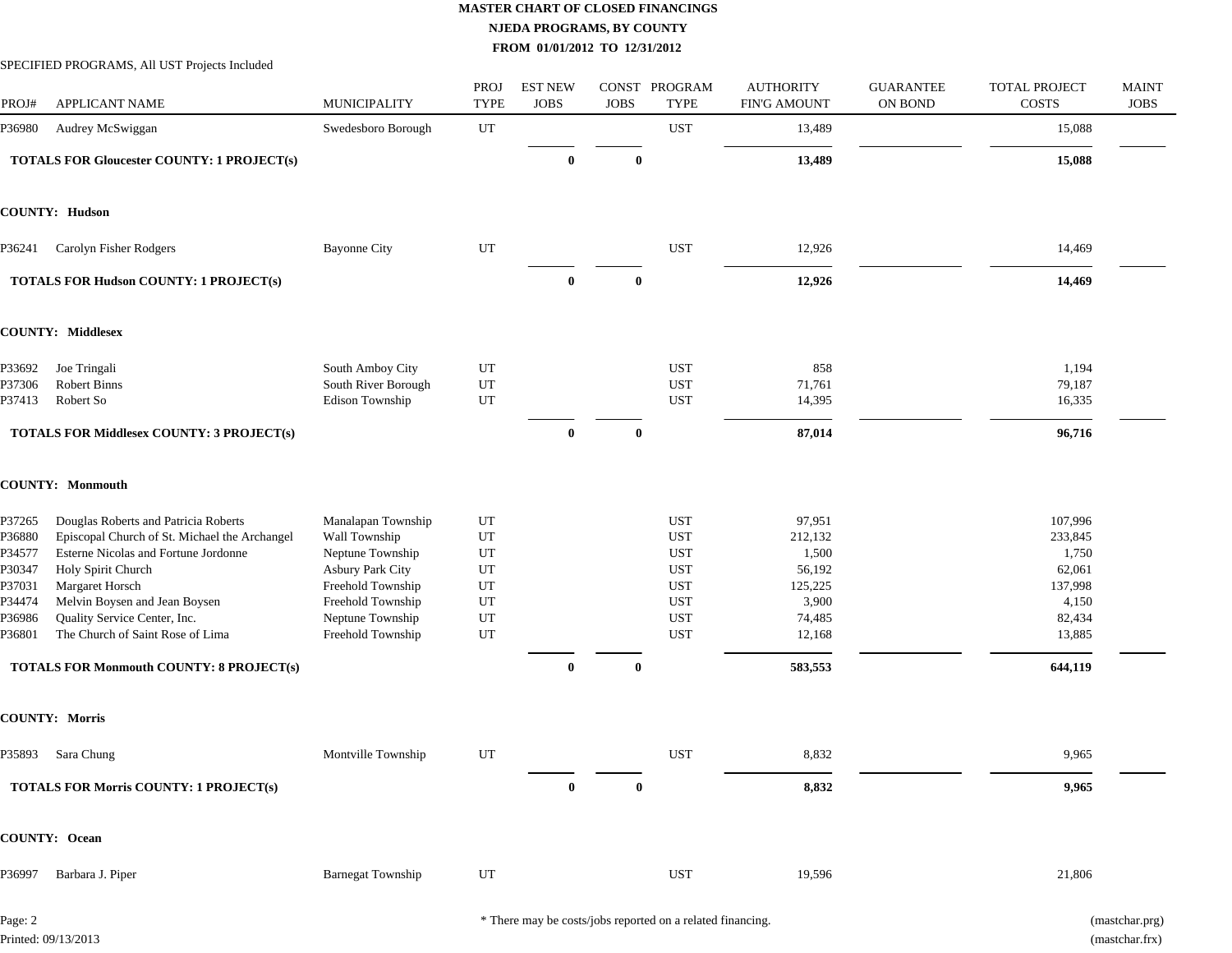SPECIFIED PROGRAMS, All UST Projects Included

| PROJ#                                                              | <b>APPLICANT NAME</b>                                                                                                                         | MUNICIPALITY                                                                                                                                          | PROJ<br><b>TYPE</b>                             | <b>EST NEW</b><br><b>JOBS</b> | <b>JOBS</b> | CONST PROGRAM<br><b>TYPE</b>                                                                   | <b>AUTHORITY</b><br><b>FIN'G AMOUNT</b>                        | <b>GUARANTEE</b><br>ON BOND | <b>TOTAL PROJECT</b><br>COSTS                                  | <b>MAINT</b><br><b>JOBS</b> |
|--------------------------------------------------------------------|-----------------------------------------------------------------------------------------------------------------------------------------------|-------------------------------------------------------------------------------------------------------------------------------------------------------|-------------------------------------------------|-------------------------------|-------------|------------------------------------------------------------------------------------------------|----------------------------------------------------------------|-----------------------------|----------------------------------------------------------------|-----------------------------|
| P36603<br>P35329<br>P33754<br>P36941<br>P36273<br>P36661<br>P37276 | Deidre Krueger<br>Garrett Hynds and Michelle Hynds<br>Juergen W. Kampmeier<br>Martin Berlin<br>Reno Lenci<br>Richard R. Rada<br>Suzanne Regan | <b>Brick Township</b><br>Dover Township<br>Lakewood Township<br><b>Brick Township</b><br>Dover Township<br>Manchester Township<br>Manchester Township | UT<br>UT<br>UT<br>UT<br>UT<br>$_{\rm UT}$<br>UT |                               |             | <b>UST</b><br><b>UST</b><br><b>UST</b><br><b>UST</b><br><b>UST</b><br><b>UST</b><br><b>UST</b> | 4,220<br>10,198<br>7,378<br>381,305<br>8,859<br>3,500<br>3,500 |                             | 4,892<br>11,468<br>8,366<br>419,936<br>9,995<br>3,750<br>3,750 |                             |
|                                                                    | <b>TOTALS FOR Ocean COUNTY: 8 PROJECT(s)</b>                                                                                                  |                                                                                                                                                       |                                                 | $\bf{0}$                      | $\mathbf 0$ |                                                                                                | 438,556                                                        |                             | 483,963                                                        |                             |
|                                                                    | <b>COUNTY: Passaic</b>                                                                                                                        |                                                                                                                                                       |                                                 |                               |             |                                                                                                |                                                                |                             |                                                                |                             |
| P37008                                                             | Hilda Stark                                                                                                                                   | Passaic City                                                                                                                                          | UT                                              |                               |             | <b>UST</b>                                                                                     | 2,595                                                          |                             | 3,105                                                          |                             |
|                                                                    | <b>TOTALS FOR Passaic COUNTY: 1 PROJECT(s)</b>                                                                                                |                                                                                                                                                       |                                                 | $\bf{0}$                      | $\bf{0}$    |                                                                                                | 2,595                                                          |                             | 3,105                                                          |                             |
|                                                                    | <b>COUNTY: Salem</b>                                                                                                                          |                                                                                                                                                       |                                                 |                               |             |                                                                                                |                                                                |                             |                                                                |                             |
| P35196<br>P36883                                                   | Joyce Newland<br>Scott's Auto, LLC                                                                                                            | Salem City<br>Carneys Point Township                                                                                                                  | UT<br>UT                                        |                               |             | <b>UST</b><br><b>UST</b>                                                                       | 208,499<br>338,867                                             |                             | 229,599<br>373,254                                             |                             |
|                                                                    | <b>TOTALS FOR Salem COUNTY: 2 PROJECT(s)</b>                                                                                                  |                                                                                                                                                       |                                                 | $\mathbf{0}$                  | $\bf{0}$    |                                                                                                | 547,366                                                        |                             | 602,853                                                        |                             |
|                                                                    | <b>COUNTY: Somerset</b>                                                                                                                       |                                                                                                                                                       |                                                 |                               |             |                                                                                                |                                                                |                             |                                                                |                             |
| P36304                                                             | The Estate of Albert Senna                                                                                                                    | Franklin Township                                                                                                                                     | UT                                              |                               |             | <b>UST</b>                                                                                     | 36,139                                                         |                             | 40,003                                                         |                             |
|                                                                    | <b>TOTALS FOR Somerset COUNTY: 1 PROJECT(s)</b>                                                                                               |                                                                                                                                                       |                                                 | $\mathbf{0}$                  | $\bf{0}$    |                                                                                                | 36,139                                                         |                             | 40,003                                                         |                             |
|                                                                    | <b>COUNTY: Sussex</b>                                                                                                                         |                                                                                                                                                       |                                                 |                               |             |                                                                                                |                                                                |                             |                                                                |                             |
| P36123<br>P36620<br>P36975                                         | John P. Giuliani and Monica B. Giuliani<br><b>Robert Comiskey</b><br>Sparta United Methodist Church                                           | Wantage Township<br>Sparta Township<br>Sparta Township                                                                                                | $_{\rm UT}$<br>UT<br>$_{\rm UT}$                |                               |             | <b>UST</b><br><b>UST</b><br><b>UST</b>                                                         | 6,998<br>6,516<br>72,917                                       |                             | 7,948<br>7,418<br>80,709                                       |                             |
|                                                                    | <b>TOTALS FOR Sussex COUNTY: 3 PROJECT(s)</b>                                                                                                 |                                                                                                                                                       |                                                 | $\bf{0}$                      | $\bf{0}$    |                                                                                                | 86,431                                                         |                             | 96,075                                                         |                             |
|                                                                    | <b>COUNTY: Union</b>                                                                                                                          |                                                                                                                                                       |                                                 |                               |             |                                                                                                |                                                                |                             |                                                                |                             |
| P37055                                                             | Edward McGettigan and Cathy Montella                                                                                                          | Rahway City                                                                                                                                           | UT                                              |                               |             | <b>UST</b>                                                                                     | 3,500                                                          |                             | 3,750                                                          |                             |
|                                                                    |                                                                                                                                               |                                                                                                                                                       |                                                 |                               |             |                                                                                                |                                                                |                             |                                                                |                             |

Page: 3 Printed: 09/13/2013 \* There may be costs/jobs reported on a related financing. (mastchar.prg)